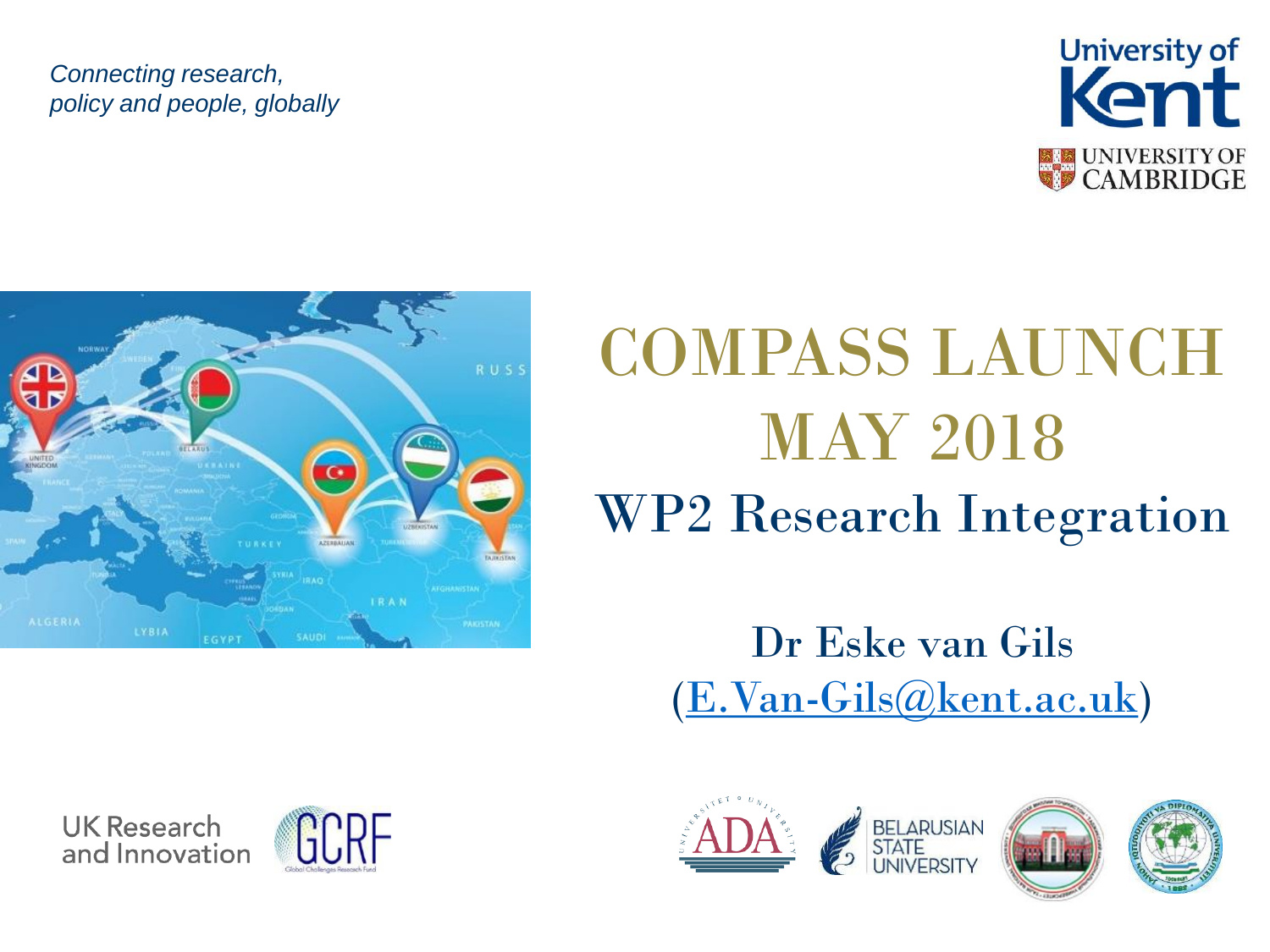

UK Research<br>and Innovation

GCRF



# WP 2 – Overall strategy and aims

- **Educational** capacity-building
- **Research** cooperation within the consortium
- Building a wider **network**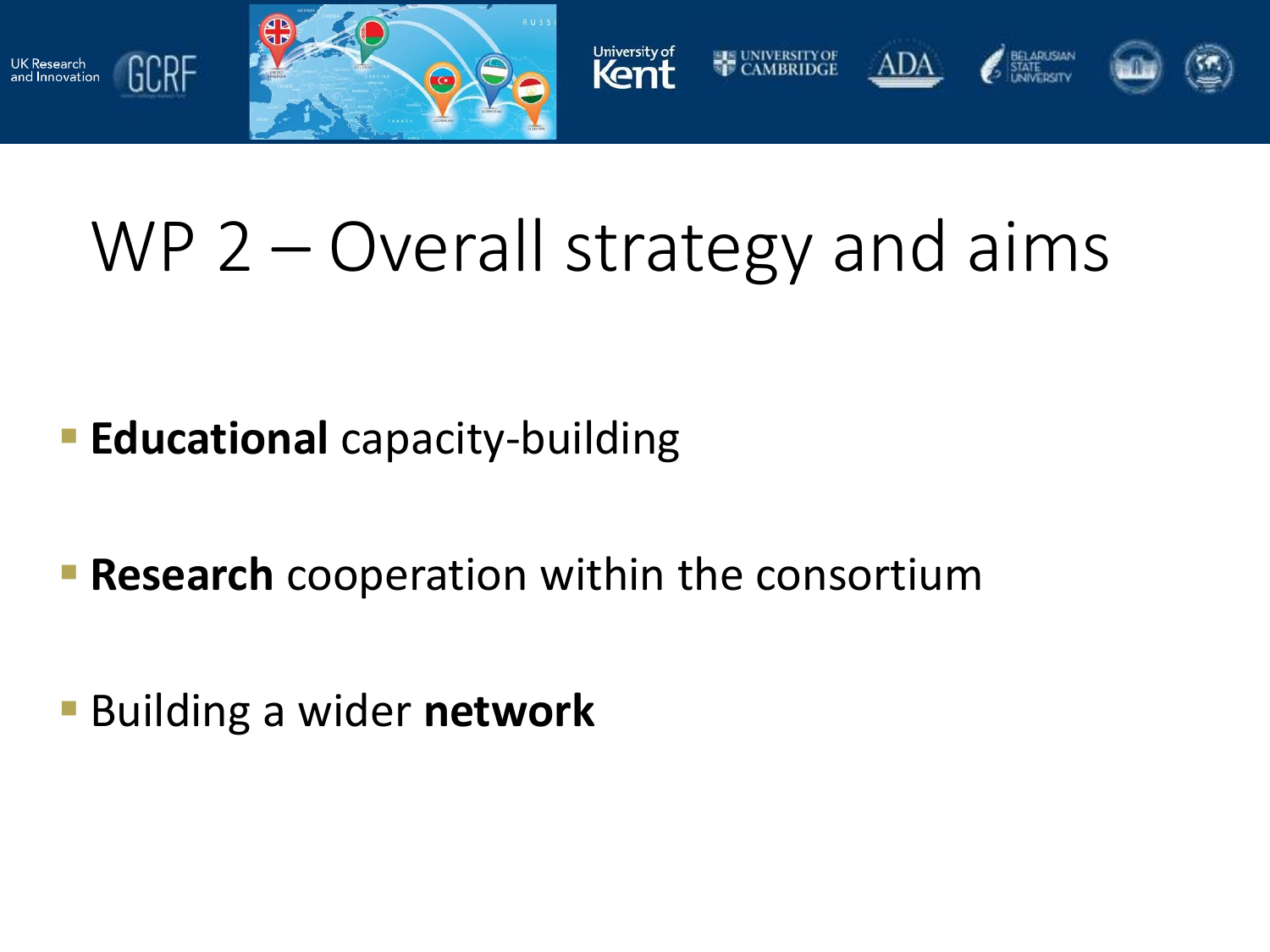

GCRF

and Innovation



# Educational capacity

- Develop provision for education network and reform
	- Activities: ECR training school, International MA Student Convention
	- Staff mobility, exchange of best practices
	- Funded projects (Jean Monnet; Erasmus+)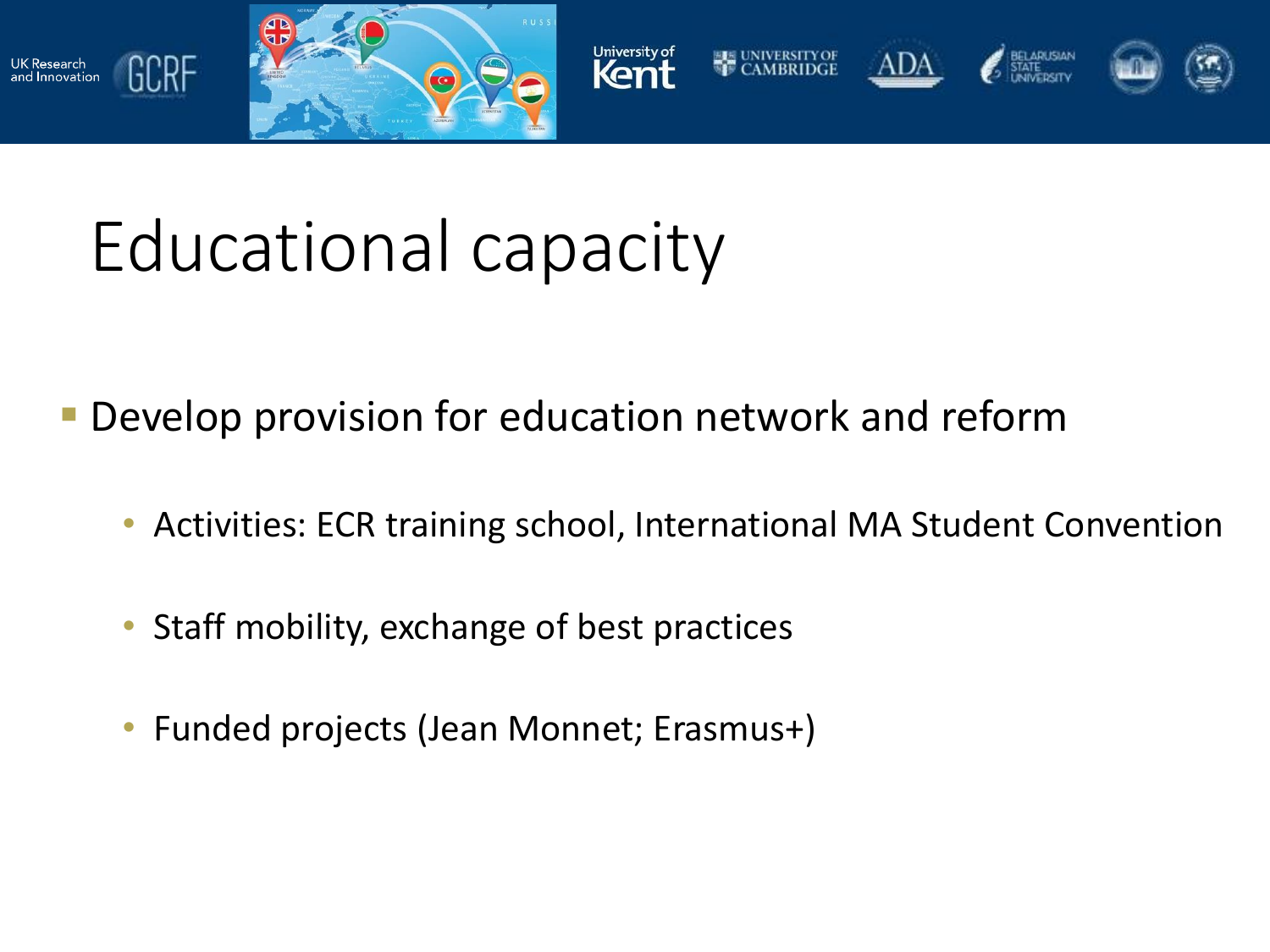



# Research synergies

- **Joint research + participation in events > 'map' research interests** 
	- Conference panels

GCRF

אכ<br>and Innovation

- Thematic Research Workshops
- Joint publications: Open Access, High Impact Journals
- **Joint research projects: ESRC, H2020, GCRF hubs of excellence**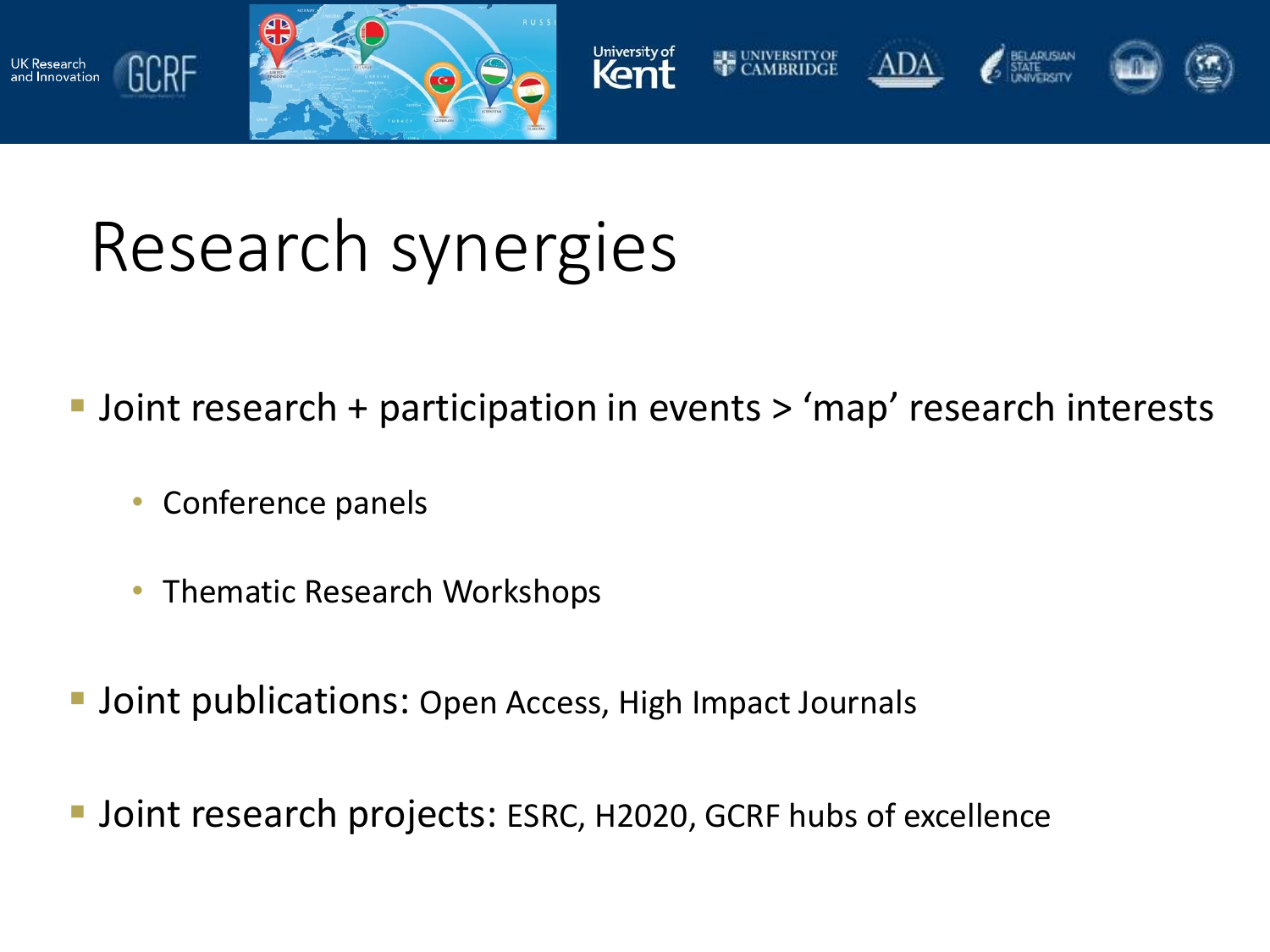



# Funding bids: anticipated

### ■ 2019

GCRF

UK Research<br>and Innovation

- Jean Monnet (Chairs, Network)
- **ESRC Research Grant (Kent)**

■ 2020

- Jean Monnet (Chairs, Centres)
- ESRC Centres of Excellence
- H2020 call on governance (Kent)

2021

• GCRF Hubs of Excellence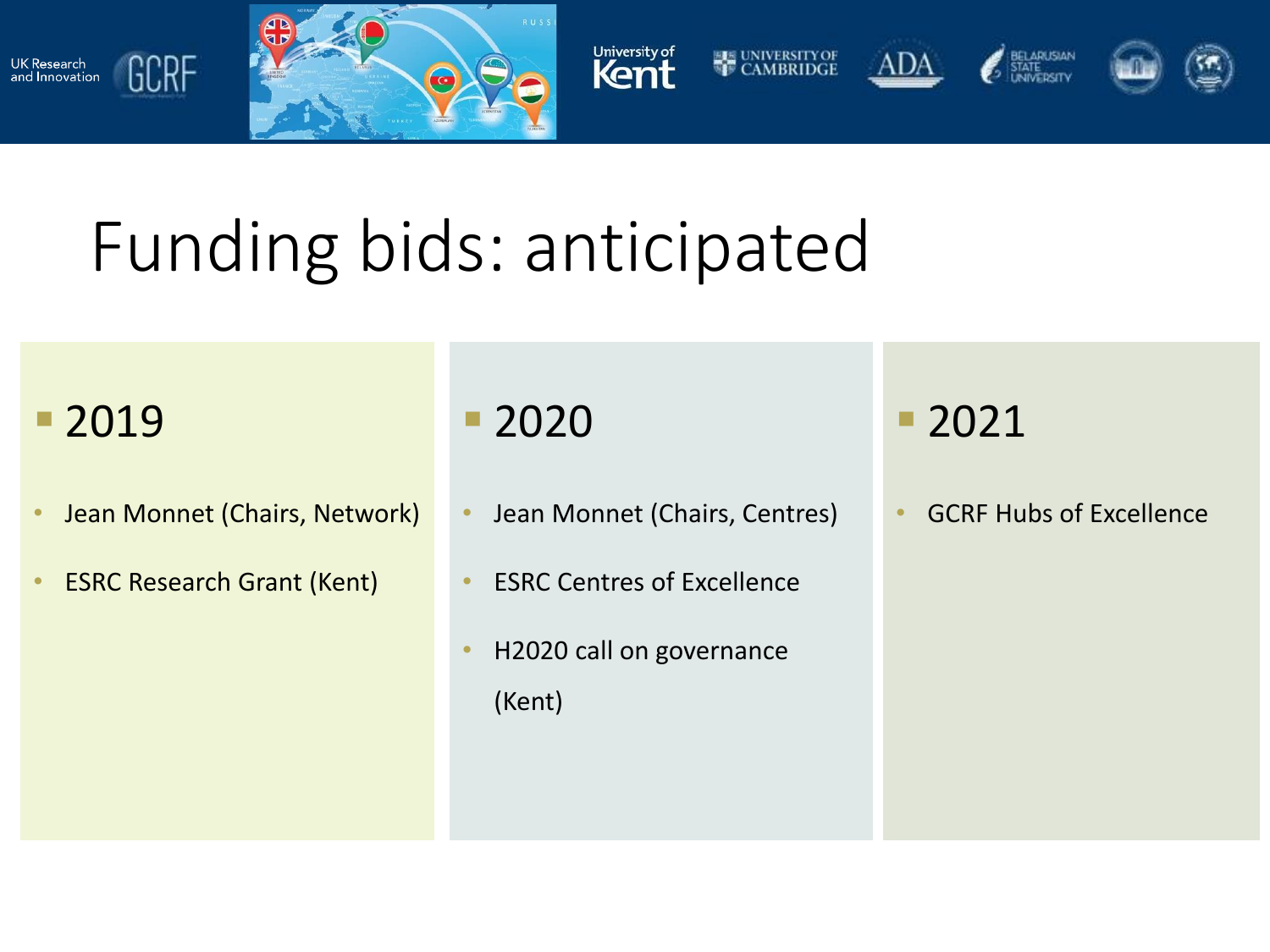











# Action Plan 2018

UK Research<br>and Innovation

GCRF